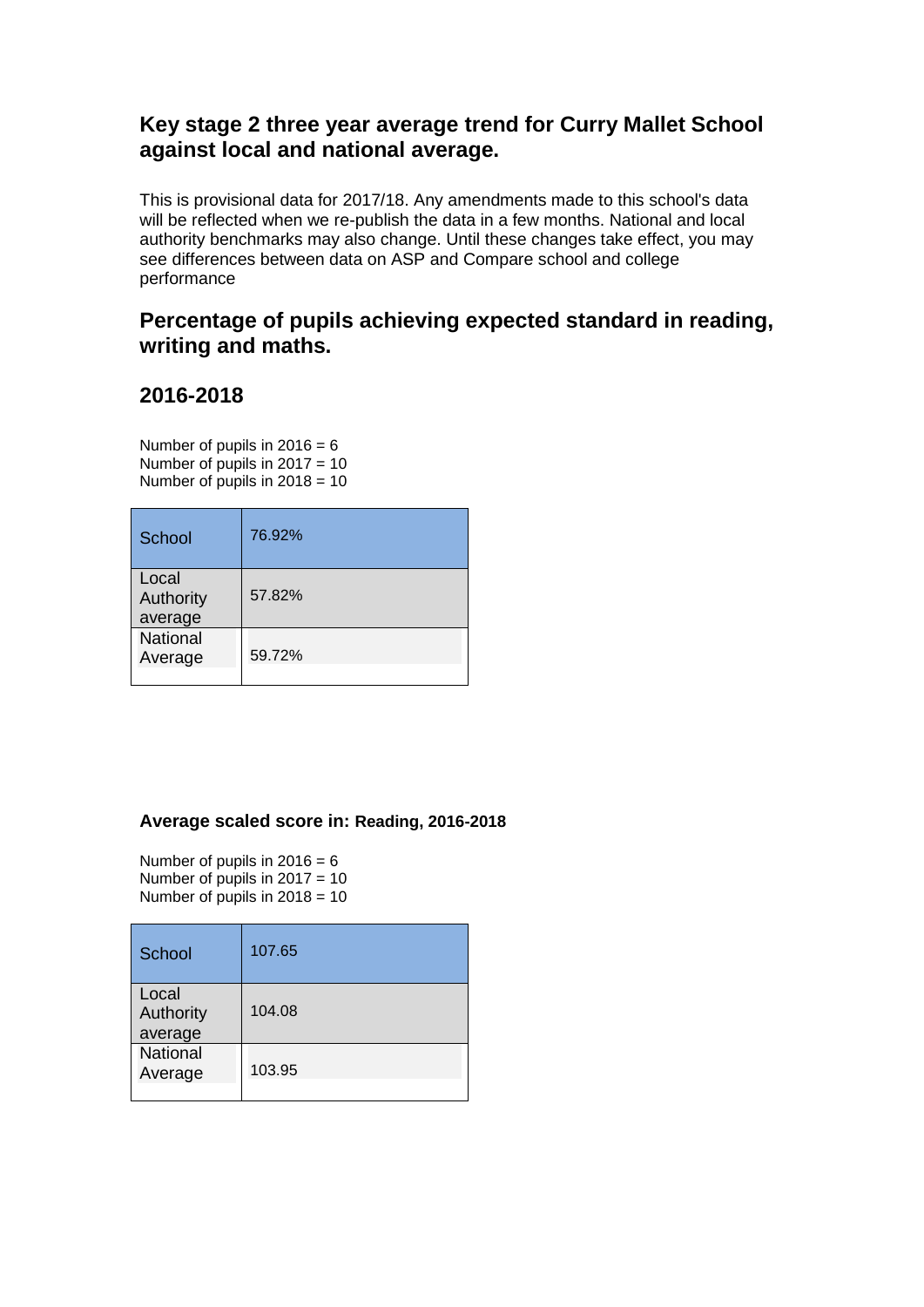#### **Maths, 2016-2018**

Number of pupils in  $2016 = 6$ Number of pupils in 2017 = 10 Number of pupils in  $2018 = 10$ 

| School                        | 107.56 |
|-------------------------------|--------|
| Local<br>Authority<br>average | 103.12 |
| <b>National</b><br>Average    | 103.88 |

Average Scaled Scores in:

# **Reading**

| 2017<br>2016 | 2018 |
|--------------|------|
|--------------|------|

| School                        | 112.50 | School                        | 106.60 | School                        | 105.80 |
|-------------------------------|--------|-------------------------------|--------|-------------------------------|--------|
| Local<br>Authority<br>average | 102.95 | Local<br>Authority<br>average | 104.41 | Local<br>Authority<br>average | 104.14 |
| National<br>Average           | 102.61 | National<br>Average           | 104.14 | National<br>Average           | 105.04 |

### **Maths**

| 2016                          |        | 2017                          |        | 2018                          |        |
|-------------------------------|--------|-------------------------------|--------|-------------------------------|--------|
| School                        | 112.33 | School                        | 107.33 | School                        | 105.50 |
| Local<br>Authority<br>average | 102.53 | Local<br>Authority<br>average | 103.40 | Local<br>Authority<br>average | 103.43 |
| <b>National</b><br>Average    | 103.03 | <b>National</b><br>Average    | 104.19 | <b>National</b><br>Average    | 104.38 |